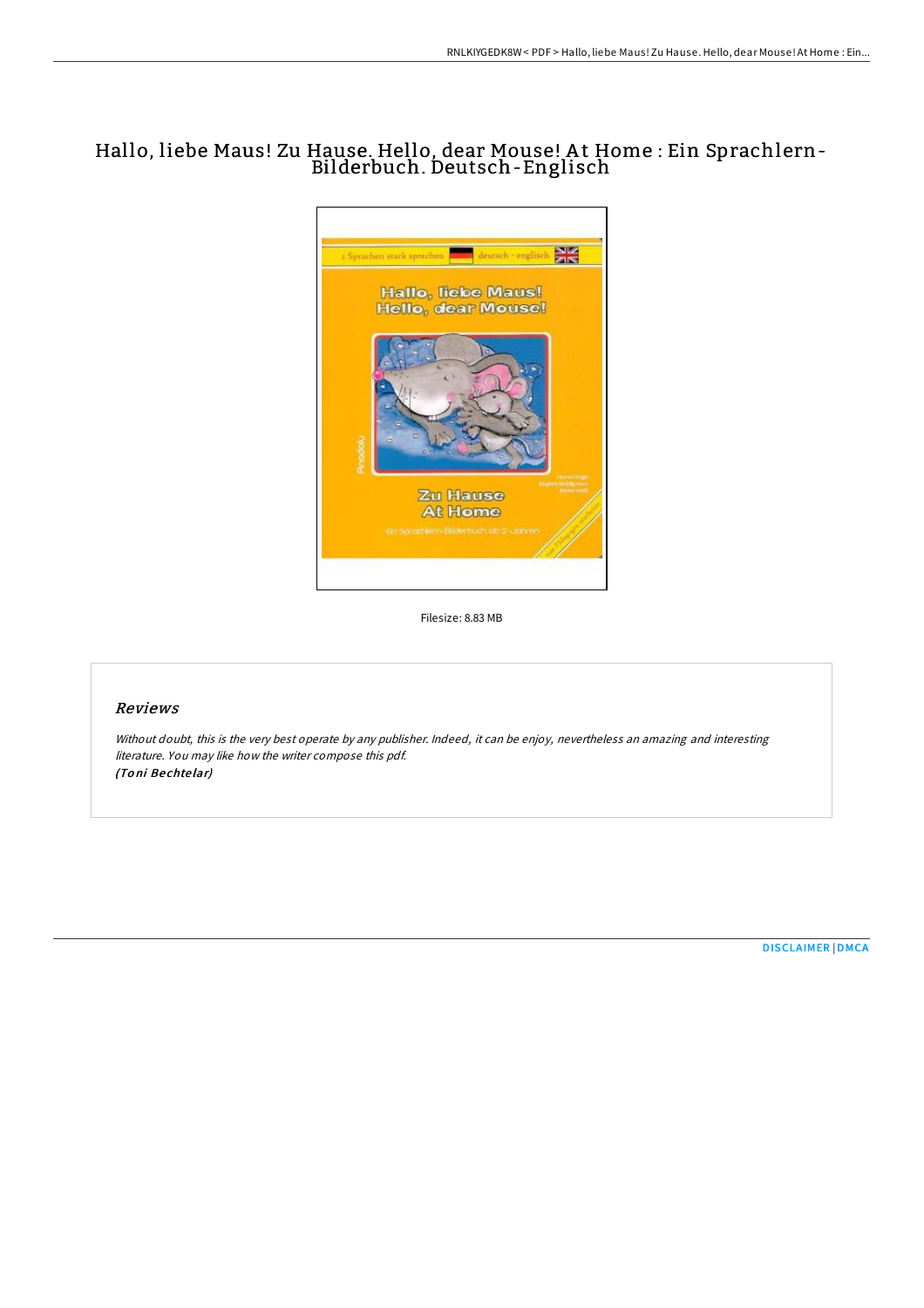### HALLO, LIEBE MAUS! ZU HAUSE. HELLO, DEAR MOUSE! AT HOME : EIN SPRACHLERN-BILDERBUCH. DEUTSCH-ENGLISCH



Schulbuchverlag Anadolu Jul 2010, 2010. Buch. Condition: Neu. Neuware - Diese Bücher wurden speziell für Kinder in Deutschland entwickelt, die mit den Sprachen Deutsch, Türkisch und Englisch aufwachsen. Es ist wissenschaftlich erwiesen, dass die genaue Kenntnis der Muttersprache eine wichtige Voraussetzung dafür ist, dass Ihr Kind eine zweite Sprache erfolgreich erlernen kann. Diese zweisprachigen Bücher bieten kindgemäße Themen mit grundlegendem Wortschatz und elementaren Satzmustern an. Betrachten und besprechen Sie möglichst oft mit Ihrem Kind die vielen Bilder und Szenen. Ihr Kind gewinnt dadurch immer mehr Sicherheit - auch in der zweiten Sprache - und kann somit Sprachkönnen und Weltwissen aufbauen. Ist Ihre starke Sprache das Englische Dann sollten Sie mit Ihrem Kind alle Themen zuerst in dieser Sprache besprechen; andernfalls ist es umgekehrt. Fühlen Sie sich in beiden Sprachen sicher Dann sollten Sie sich mit ihm über alle Themen in beiden Sprachen unterhalten und auf diese Weise den entscheidenden Grundstein für den Bildungserfolg Ihres Kindes selbst legen: ein gutes Sprachwissen. These books was developed especially for children who grow up in Germany bilingually. It is scientifically proven that an exact knowledge of the mother tongue constitutes an important qualification to learn a second language. These books offers appropriate topics with basic vocabulary and fundamental language patterns in both English and German. Examine and discuss the pictures and sequences with your child as frequently as possible. Thereby your child will constantly gain assurance in the foreign language and will therefore be able to establish language knowledge and world knowledge. If your mother tongue is English, please start to discuss the topics in English; if your mother tongue is German, in German. If you feel secure in both languages, please operate in both languages. This way you support your child in developing his or her future academic achievements, which are based on...

h Read Hallo, liebe Maus! Zu Hause. Hello, dear Mouse! At Home : Ein [Sprachle](http://almighty24.tech/hallo-liebe-maus-zu-hause-hello-dear-mouse-at-ho.html)rn-Bilderbuch. Deutsch-Englisch Online

**Download PDF Hallo, liebe Maus! Zu Hause. Hello, dear Mouse! At Home : Ein [Sprachle](http://almighty24.tech/hallo-liebe-maus-zu-hause-hello-dear-mouse-at-ho.html)rn-Bilderbuch. Deutsch-Englisch**